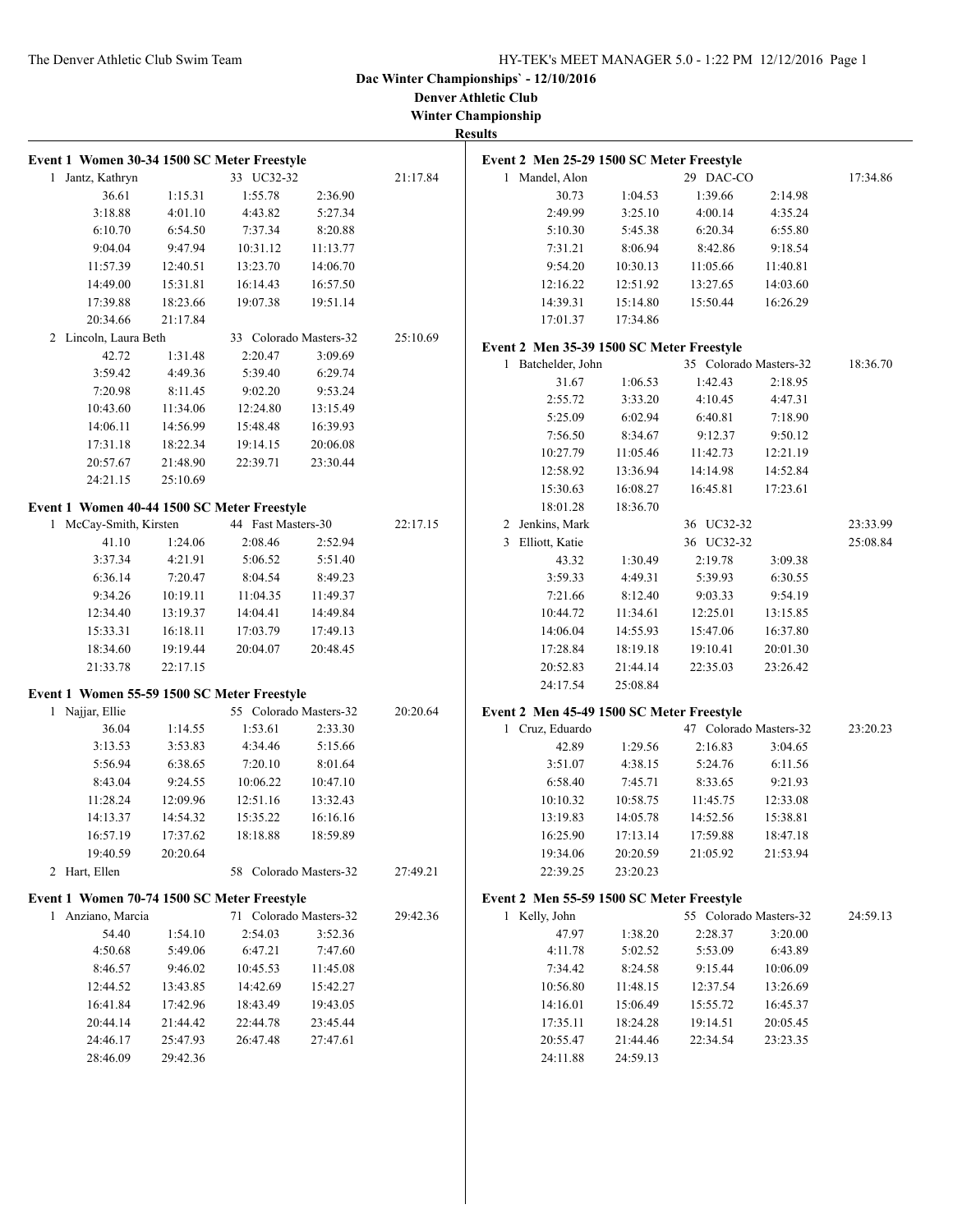**Denver Athletic Club**

**Winter Championship**

#### **Resul**

| Event 3 Women 30-34 400 SC Meter IM                    |         |                           |         |
|--------------------------------------------------------|---------|---------------------------|---------|
| 1 Lincoln, Laura Beth                                  |         | 33 Colorado Masters-32    | 7:13.99 |
| 47.23                                                  | 1:42.43 | 2:38.37<br>3:34.30        |         |
| 4:32.85                                                | 5:31.92 | 6:23.87<br>7:13.99        |         |
| Event 3 Women 40-44 400 SC Meter IM                    |         |                           |         |
| 1 Framke, Erin                                         |         | 43 Colorado Masters-32    | 6:16.77 |
| 44.45                                                  | 1:33.49 | 2:20.16<br>3:07.22        |         |
| 3:58.36                                                | 4:49.50 | 6:16.77<br>5:33.73        |         |
| 2 McCay-Smith, Kirsten                                 |         | 44 Fast Masters-30        | 6:47.64 |
| 49.75                                                  | 1:45.32 | 2:38.20<br>3:31.88        |         |
| 4:26.95                                                | 5:22.76 | 6:05.70<br>6:47.64        |         |
|                                                        |         |                           |         |
| Event 3 Women 55-59 400 SC Meter IM<br>1 Najjar, Ellie |         | 55 Colorado Masters-32    |         |
|                                                        |         |                           | 6:06.40 |
| 39.90                                                  | 1:26.15 | 2:12.30<br>2:59.23        |         |
| 3:52.72                                                | 4:46.28 | 5:25.77<br>6:06.40        |         |
| Event 4 Men 30-34 400 SC Meter IM                      |         |                           |         |
| 1 Gullett, Jeffrey                                     |         | 33 Colorado Masters-32    | 5:09.20 |
| 29.90                                                  | 1:05.46 | 1:49.18<br>2:32.08        |         |
| 3:15.12                                                | 3:58.68 | 4:34.19<br>5:09.20        |         |
| Event 4 Men 60-64 400 SC Meter IM                      |         |                           |         |
| Heins, Don<br>$\mathbf{1}$                             |         | 62 Colorado Masters-32    | 8:52.98 |
| 1:02.58                                                | 2:11.54 | 3:19.75<br>4:28.28        |         |
| 5:39.75                                                | 6:55.44 | 7:58.47<br>8:52.98        |         |
|                                                        |         |                           |         |
| Event 4 Men 65-69 400 SC Meter IM                      |         |                           |         |
| Sullivan, Stephen<br>1                                 |         | 65 UC32-32                | 8:15.22 |
| 46.89                                                  | 1:50.00 | 3:01.63<br>4:10.78        |         |
| 5:16.07                                                | 6:21.52 | 7:19.37<br>8:15.22        |         |
| Event 5 Women 25-29 50 SC Meter Butterfly              |         |                           |         |
| 1 Nagle, Danielle                                      |         | 25 Colorado Masters-32    | 33.33   |
| Event 5 Women 30-34 50 SC Meter Butterfly              |         |                           |         |
| 1 Quinnell, Jodi                                       |         | 33 Colorado Masters-32    | 33.12   |
| 2 Jantz, Kathryn                                       |         | 33 UC32-32                | 36.14   |
| 3 Shupe, Abigail                                       |         | 32 Fast Masters-30        | 41.47   |
| 4 Moss, Amanda                                         |         | 32 Colorado Masters-32    | 1:23.09 |
|                                                        |         |                           |         |
| Event 5 Women 35-39 50 SC Meter Butterfly              |         |                           |         |
| 1 Pitcher, Stacey                                      |         | 38 Colorado Masters-32    | 37.25   |
| Event 5 Women 40-44 50 SC Meter Butterfly              |         |                           |         |
| Dussliere, Julie<br>1                                  |         | 44 JD Aquatic Maste-32    | 36.14   |
|                                                        |         |                           |         |
| Event 5 Women 65-69 50 SC Meter Butterfly              |         | 69 Colorado Masters-32    | 1:00.06 |
| 1 Hashimoto, Christine                                 |         |                           |         |
| Event 6 Men 18-24 50 SC Meter Butterfly                |         |                           |         |
| 1 Botyarov, Michael                                    |         | 22 Colorado Masters-32    | 31.29   |
| Event 6 Men 30-34 50 SC Meter Butterfly                |         |                           |         |
| 1 Bergford, Brian                                      |         | 34 Colorado Masters-32    | 33.06   |
|                                                        |         |                           |         |
| Event 6 Men 35-39 50 SC Meter Butterfly                |         |                           |         |
| Batchelder, John<br>1                                  |         | 35 Colorado Masters-32    | 30.02   |
| Thayer, Maurits<br>2                                   |         | Colorado Masters-32<br>38 | 34.10   |

| lts   |                                                         |         |    |                                              |         |
|-------|---------------------------------------------------------|---------|----|----------------------------------------------|---------|
|       | Event 6 Men 40-44 50 SC Meter Butterfly                 |         |    |                                              |         |
|       | 1 Robinson, Eric                                        |         |    | 40 Colorado Masters-32                       | 27.98   |
|       |                                                         |         |    |                                              |         |
| 1     | Event 6 Men 45-49 50 SC Meter Butterfly<br>Grotke, Greg |         |    | 48 Colorado Masters-32                       | 30.33   |
|       | 2 Cruz, Eduardo                                         |         |    | 47 Colorado Masters-32                       | 34.99   |
|       | 3 Hoftiezer, Scott                                      |         |    | 46 Colorado Masters-32                       | 35.54   |
|       | 4 Hoyt, Brian                                           |         |    | 49 Colorado Masters-32                       | 35.83   |
|       |                                                         |         |    |                                              |         |
|       | Event 6 Men 55-59 50 SC Meter Butterfly                 |         |    |                                              |         |
|       | 1 Leo, Mark                                             |         |    | 56 Colorado Masters-32                       | 37.71   |
|       | 2 Reetz, Eric                                           |         |    | 56 Colorado Masters-32                       | 43.92   |
|       | Event 6 Men 60-64 50 SC Meter Butterfly                 |         |    |                                              |         |
|       | 1 Krainik, Gregory                                      |         |    | 62 Colorado Masters-32                       | 36.81   |
|       | 2 Feely, Kevin                                          |         |    | 64 Colorado Masters-32                       | 41.97   |
|       | 3 Heins, Don                                            |         |    | 62 Colorado Masters-32                       | 50.31   |
|       | Event 6 Men 65-69 50 SC Meter Butterfly                 |         |    |                                              |         |
| 1     | Sullivan, Stephen                                       |         |    | 65 UC32-32                                   | 45.23   |
|       |                                                         |         |    |                                              |         |
|       | Event 6 Men 80-84 50 SC Meter Butterfly                 |         |    |                                              |         |
|       | 1 Plummer, Mark                                         |         |    | 80 Colorado Masters-32                       | 1:10.09 |
|       | Event 7 Women 30-34 200 SC Meter Backstroke             |         |    |                                              |         |
|       | 1 Quinnell, Jodi                                        |         |    | 33 Colorado Masters-32                       | 2:39.73 |
|       | 37.39                                                   | 1:17.52 |    | 1:58.85<br>2:39.73                           |         |
|       | 2 Lincoln, Laura Beth                                   |         |    | 33 Colorado Masters-32                       | 3:36.09 |
|       |                                                         |         |    |                                              |         |
|       | Event 7 Women 40-44 200 SC Meter Backstroke             |         |    | 43 Colorado Masters-32                       |         |
| 1     | Framke, Erin                                            |         |    |                                              | 2:52.45 |
|       | 2 Schell, Kim<br>44.90                                  | 1:33.22 |    | 44 Colorado Masters-32<br>2:21.40<br>3:07.75 | 3:07.75 |
|       |                                                         |         |    |                                              |         |
|       | Event 7 Women 55-59 200 SC Meter Backstroke             |         |    |                                              |         |
|       | 1 Hart, Ellen                                           |         |    | 58 Colorado Masters-32                       | 3:51.95 |
|       | 54.65                                                   | 1:53.43 |    | 2:54.81<br>3:51.95                           |         |
|       | Event 8 Men 50-54 200 SC Meter Backstroke               |         |    |                                              |         |
| 1     | Lawrence, Dietrich                                      |         |    | 51 Colorado Masters-32                       | 2:49.18 |
|       | 40.54                                                   | 1:22.59 |    | 2:05.37<br>2:49.18                           |         |
| $---$ | Jimenez, Ignacio                                        |         |    | 51 Colorado Masters-32                       | DQ      |
|       |                                                         |         |    |                                              |         |
|       | Event 8 Men 55-59 200 SC Meter Backstroke               |         |    | 55 Colorado Masters-32                       |         |
|       | 1 Kelly, John                                           | 1:47.51 |    | 2:42.26<br>3:37.64                           | 3:37.64 |
|       | 53.41                                                   |         |    |                                              |         |
|       | Event 8 Men 60-64 200 SC Meter Backstroke               |         |    |                                              |         |
|       | 1 Tveitmoe, Robert                                      |         |    | 64 Colorado Masters-32                       | 3:02.22 |
|       | Event 9 Women 18-24 50 SC Meter Freestyle               |         |    |                                              |         |
|       | 1 Kurtz, Shayna                                         |         |    | 21 Colorado Masters-32                       | 33.52   |
|       |                                                         |         |    |                                              |         |
|       | Event 9 Women 25-29 50 SC Meter Freestyle               |         |    |                                              |         |
|       | 1 Nagle, Danielle                                       |         |    | 25 Colorado Masters-32                       | 30.47   |
|       | Event 9 Women 30-34 50 SC Meter Freestyle               |         |    |                                              |         |
| 1     | Jantz, Kathryn                                          |         |    | 33 UC32-32                                   | 31.90   |
|       | 2 Gibbons, Chelsea                                      |         | 33 | Colorado Masters-32                          | 33.51   |
| 3     | Shupe, Abigail                                          |         |    | 32 Fast Masters-30                           | 35.93   |
|       | 4 Moss, Amanda                                          |         |    | 32 Colorado Masters-32                       | 1:01.54 |
|       |                                                         |         |    |                                              |         |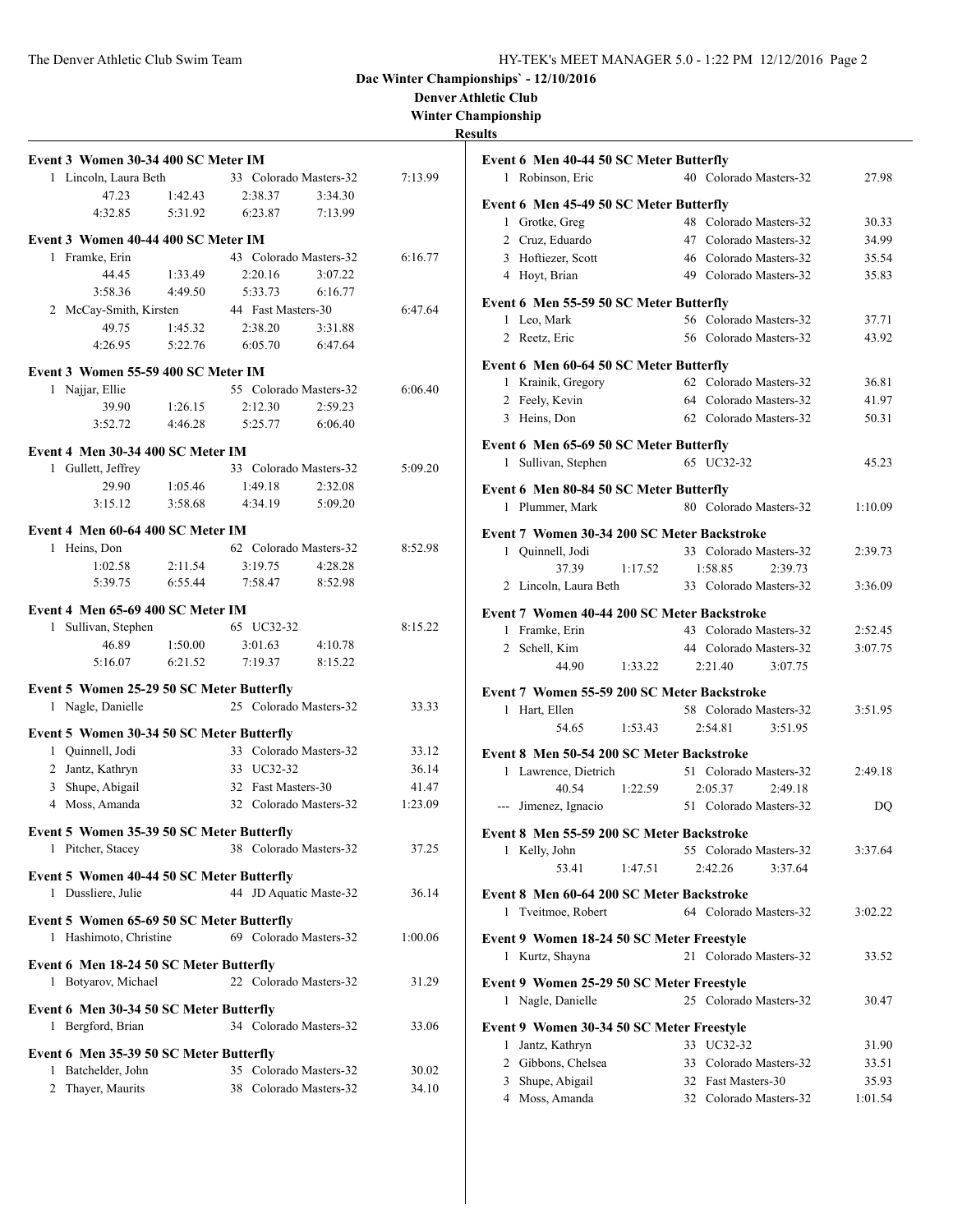#### **Denver Athletic Club**

**Winter Championship**

## **Resu**

|   | Event 9 Women 35-39 50 SC Meter Freestyle |     |                        |       |
|---|-------------------------------------------|-----|------------------------|-------|
|   | 1 Pitcher, Stacey                         |     | 38 Colorado Masters-32 | 33.31 |
|   | 2 Elliott, Katie                          |     | 36 UC32-32             | 38.17 |
|   | 3 Spina, Meghan                           |     | 38 Colorado Masters-32 | 48.57 |
|   | Event 9 Women 40-44 50 SC Meter Freestyle |     |                        |       |
| 1 | Garofano, Tiffany                         |     | 43 Colorado Masters-32 | 36.74 |
|   | Event 9 Women 45-49 50 SC Meter Freestyle |     |                        |       |
|   | 1 Neafus, Kim                             |     | 46 Colorado Masters-32 | 35.92 |
|   | 2 Ray, Shaundra                           |     | 48 Colorado Masters-32 | 42.72 |
|   | Event 9 Women 50-54 50 SC Meter Freestyle |     |                        |       |
|   | 1 Campbell, Ellen                         |     | 53 Colorado Masters-32 | 33.57 |
|   | Event 9 Women 55-59 50 SC Meter Freestyle |     |                        |       |
| 1 | Cotton, Suzy                              |     | 57 Colorado Masters-32 | 32.03 |
|   | 2 Hart, Ellen                             |     | 58 Colorado Masters-32 | 42.78 |
|   | Event 9 Women 65-69 50 SC Meter Freestyle |     |                        |       |
|   | 1 Hashimoto, Christine                    |     | 69 Colorado Masters-32 | 44.95 |
|   | Event 10 Men 18-24 50 SC Meter Freestyle  |     |                        |       |
|   | 1 Botyarov, Michael                       |     | 22 Colorado Masters-32 | 28.94 |
|   | Event 10 Men 25-29 50 SC Meter Freestyle  |     |                        |       |
| 1 | Fahey, Brian                              |     | 29 Colorado Masters-32 | 30.79 |
|   | Event 10 Men 30-34 50 SC Meter Freestyle  |     |                        |       |
|   | 1 Bergford, Brian                         |     | 34 Colorado Masters-32 | 31.27 |
|   | 2 Wu, Wei Hsiang                          |     | 34 Colorado Masters-32 | 32.47 |
|   | Event 10 Men 35-39 50 SC Meter Freestyle  |     |                        |       |
|   | 1 Saum, Brett                             |     | 37 Colorado Masters-32 | 26.93 |
|   | 2 Crandell, Jay                           |     | 37 Colorado Masters-32 | 31.71 |
|   | 3 Kollmeyer, Brian                        |     | 38 Colorado Masters-32 | 34.52 |
|   | Event 10 Men 40-44 50 SC Meter Freestyle  |     |                        |       |
|   | 1 Robinson, Eric                          |     | 40 Colorado Masters-32 | 26.70 |
|   | 2 Chester, Justin                         |     | 41 Colorado Masters-32 | 30.74 |
|   | 3 Chambers, Rob                           |     | 44 Colorado Masters-32 | 33.14 |
|   | 4 Matteucci, John                         |     | 44 Colorado Masters-32 | 36.86 |
|   | Event 10 Men 45-49 50 SC Meter Freestyle  |     |                        |       |
| 1 | Pazmino, Jorge                            |     | 46 Colorado Masters-32 | 29.22 |
|   | 2 Hoyt, Brian                             |     | 49 Colorado Masters-32 | 30.63 |
|   | 3 Hoftiezer, Scott                        |     | 46 Colorado Masters-32 | 31.20 |
|   | 5 Seela, Shaun                            |     | 48 Colorado Masters-32 | 32.35 |
|   | 6 Cardinale, Mark                         |     | 47 Colorado Masters-32 | 38.47 |
|   | Event 10 Men 50-54 50 SC Meter Freestyle  |     |                        |       |
| 1 | Bingham, Frank                            |     | 51 Colorado Masters-32 | 30.50 |
|   | Event 10 Men 55-59 50 SC Meter Freestyle  |     |                        |       |
| 1 | Wright, Tom                               | 58  | DAC-CO                 | 31.69 |
| 2 | Jenkins, William                          | 59. | Colorado Masters-32    | 32.38 |
|   | 3 O'Keeffe, John                          |     | 55 Colorado Masters-32 | 35.80 |
|   | *4 Leo, Mark                              |     | 56 Colorado Masters-32 | 31.36 |
|   | *4 Reetz, Eric                            |     | 56 Colorado Masters-32 | 37.41 |
|   | Event 10 Men 60-64 50 SC Meter Freestyle  |     |                        |       |
| 1 | Holum, Charles                            |     | 64 Colorado Masters-32 | 30.18 |
|   |                                           |     |                        |       |

| ults |                                                |         |                        |         |         |
|------|------------------------------------------------|---------|------------------------|---------|---------|
|      | 2 Krainik, Gregory                             |         | 62 Colorado Masters-32 |         | 33.32   |
|      | Event 10 Men 75-79 50 SC Meter Freestyle       |         |                        |         |         |
|      | 1 Sherman, Lawrence                            |         | 75 UC32-32             |         | 56.77   |
|      | Event 10 Men 80-84 50 SC Meter Freestyle       |         |                        |         |         |
|      | 1 Plummer, Mark                                |         | 80 Colorado Masters-32 |         | 44.21   |
|      | Event 11 Women 40-44 200 SC Meter Breaststroke |         |                        |         |         |
|      | 1 Dussliere, Julie                             |         | 44 JD Aquatic Maste-32 |         | 3:11.74 |
|      | 44.33                                          | 1:33.10 | 2:22.55                | 3:11.74 |         |
|      | Event 11 Women 45-49 200 SC Meter Breaststroke |         |                        |         |         |
|      | 1 Vidlock Granley, Kathryn                     |         | 45 Colorado Masters-32 |         | 3:28.42 |
|      | --- Beam, Cristienne                           |         | 47 UC32-32             |         | DQ      |
|      | 52.99                                          | 1:56.15 | 3:00.50                | DO      |         |
|      | --- Mickelson, Justina                         |         | 47 Colorado Masters-32 |         | DQ      |
|      | 46.70                                          | 1:37.84 | 2:30.11                | DO      |         |
|      | Event 11 Women 70-74 200 SC Meter Breaststroke |         |                        |         |         |
|      | 1 Grotke, Bette                                |         | 72 Georgia Masters-45  |         | 3:22.45 |
|      | Event 12 Men 35-39 200 SC Meter Breaststroke   |         |                        |         |         |
|      | 1 Batchelder, John                             |         | 35 Colorado Masters-32 |         | 2:59.34 |
|      | 41.79                                          | 1:27.79 | 2:14.57                | 2:59.34 |         |
|      |                                                |         |                        |         |         |
|      | Event 12 Men 40-44 200 SC Meter Breaststroke   |         |                        |         |         |
|      | 1 Cowan, Robert                                |         | 44 Colorado Masters-32 |         | 3:48.18 |
|      | 52.47                                          | 1:50.61 | 2:50.18                | 3:48.18 |         |
|      | --- Cerny, Ward<br>43.43                       |         | 41 UC32-32<br>2:30.77  |         | DQ      |
|      |                                                | 1:33.82 |                        |         |         |
|      | Event 12 Men 45-49 200 SC Meter Breaststroke   |         |                        |         |         |
|      | 1 Cruz, Eduardo                                |         | 47 Colorado Masters-32 |         | 3:18.09 |
|      | Event 12 Men 50-54 200 SC Meter Breaststroke   |         |                        |         |         |
|      | 1 Lawrence, Dietrich                           |         | 51 Colorado Masters-32 |         | 2:56.46 |
|      | 41.27                                          | 1:26.14 | 2:11.46                | 2:56.46 |         |
|      | Event 12 Men 80-84 200 SC Meter Breaststroke   |         |                        |         |         |
|      | --- Patten, Bob                                |         | 82 DAC-CO              |         | DO      |
|      |                                                |         |                        |         |         |
|      | Event 13 Women 30-34 100 SC Meter Butterfly    |         |                        |         |         |
|      | 1 Quinnell, Jodi                               |         | 33 Colorado Masters-32 |         | 1:13.91 |
|      | 34.94                                          | 1:13.91 |                        |         |         |
|      | Event 14 Men 30-34 100 SC Meter Butterfly      |         |                        |         |         |
|      | 1 Gullett, Jeffrey                             |         | 33 Colorado Masters-32 |         | 59.98   |
|      | 27.71                                          | 59.98   |                        |         |         |
|      | 2 Schneiter, Steve                             |         | 30 UC32-32             |         | 1:23.51 |
|      | Event 14 Men 35-39 100 SC Meter Butterfly      |         |                        |         |         |
|      | 1 Thayer, Maurits                              |         | 38 Colorado Masters-32 |         | 1:20.37 |
|      | 37.28                                          | 1:20.37 |                        |         |         |
|      |                                                |         |                        |         |         |
|      | Event 14 Men 45-49 100 SC Meter Butterfly      |         |                        |         |         |
|      | 1 Hoyt, Brian                                  |         | 49 Colorado Masters-32 |         | 1:33.39 |
|      | 41.61                                          | 1:33.39 |                        |         |         |
|      | Event 14 Men 60-64 100 SC Meter Butterfly      |         |                        |         |         |
|      | 1 Heins, Don                                   |         | 62 Colorado Masters-32 |         | 1:55.46 |
|      | 54.98                                          | 1:55.46 |                        |         |         |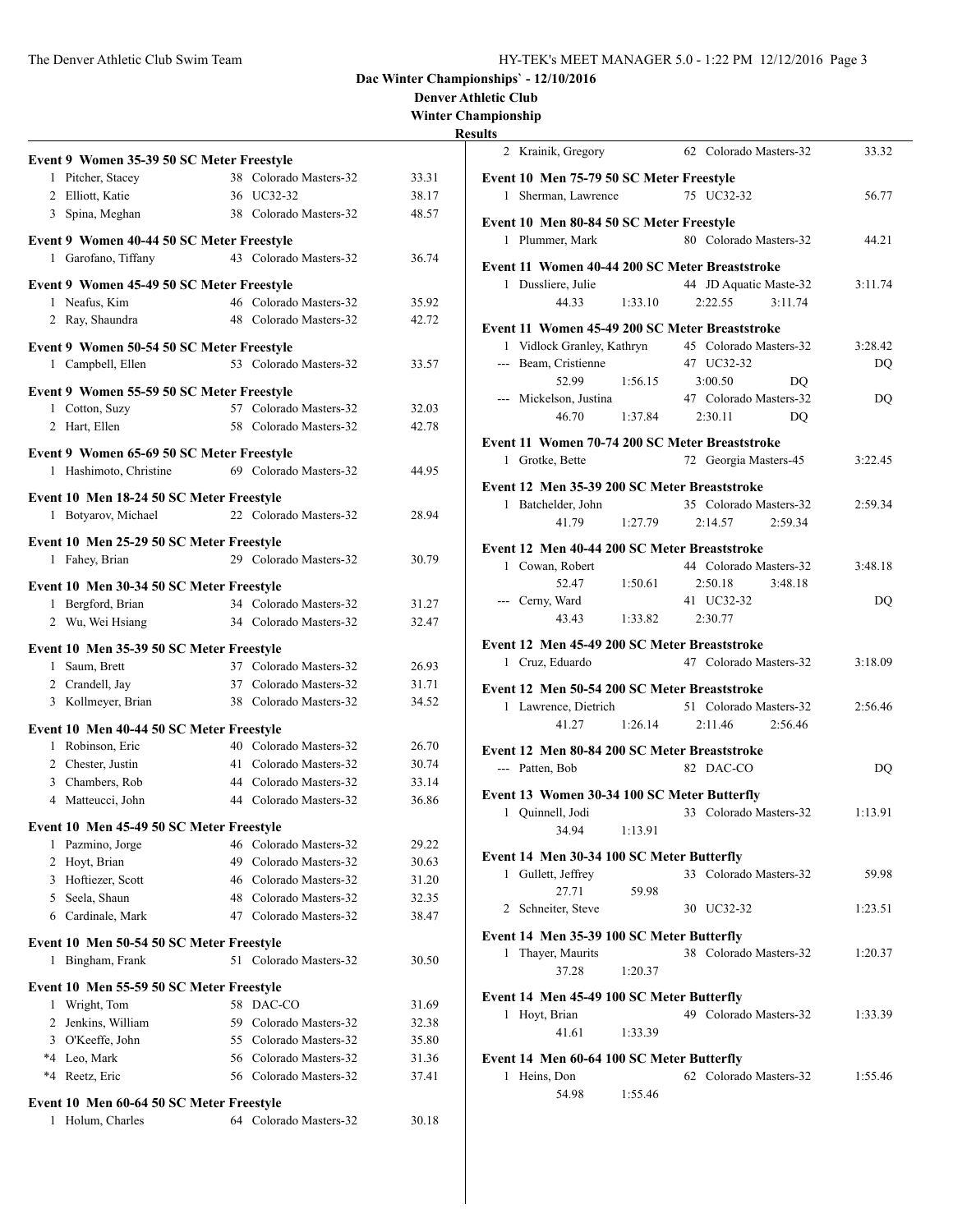**Denver Athletic Club**

**Winter Championship**

| Event 14 Men 65-69 100 SC Meter Butterfly                               |         |                                              |         |
|-------------------------------------------------------------------------|---------|----------------------------------------------|---------|
| 1 Carney, Kent                                                          |         | 69 Colorado Masters-32                       | 1:30.18 |
| 41.04                                                                   | 1:30.18 |                                              |         |
| 2 Sullivan, Stephen                                                     |         | 65 UC32-32                                   | 1:52.36 |
| Event 15 Women 35-39 200 SC Meter Freestyle                             |         |                                              |         |
| 1 Pitcher, Stacey                                                       |         | 38 Colorado Masters-32                       | 2:58.61 |
| 2 Elliott, Katie                                                        |         | 36 UC32-32                                   | 3:05.32 |
| 41.51                                                                   | 1:28.74 | 2:17.55<br>3:05.32                           |         |
| Event 15 Women 40-44 200 SC Meter Freestyle                             |         |                                              |         |
| 1 Garofano, Tiffany                                                     |         | 43 Colorado Masters-32                       | 3:00.44 |
| 39.88                                                                   | 1:24.26 | 2:12.77<br>3:00.44                           |         |
| Event 15 Women 45-49 200 SC Meter Freestyle                             |         |                                              |         |
| 1 Seavall, Kelly                                                        |         | 47 Colorado Masters-32                       | 2:31.00 |
| 33.64                                                                   | 1:11.96 | 1:51.26<br>2:31.00                           |         |
| 2 McAfee, Karolyn                                                       |         | 48 Colorado Masters-32                       | 2:44.65 |
| 3 Beam, Cristienne                                                      |         | 47 UC32-32                                   | 3:36.18 |
| 44.94                                                                   | 1:39.60 | 2:39.08<br>3:36.18                           |         |
| 4 Ray, Shaundra                                                         |         | 48 Colorado Masters-32                       | 3:36.22 |
| Event 15 Women 50-54 200 SC Meter Freestyle                             |         |                                              |         |
| 1 Sappey, Collette                                                      |         | 52 Colorado Masters-32                       | 2:25.92 |
| 32.74                                                                   | 1:09.24 | 2:25.92<br>1:47.71                           |         |
| Event 15 Women 55-59 200 SC Meter Freestyle                             |         |                                              |         |
| 1 Hart, Ellen                                                           |         | 58 Colorado Masters-32                       | 3:24.38 |
| 48.65                                                                   | 1:41.19 | 2:34.28<br>3:24.38                           |         |
|                                                                         |         |                                              |         |
| Event 16 Men 18-24 200 SC Meter Freestyle                               |         |                                              |         |
| 1 Botyarov, Michael                                                     |         | 22 Colorado Masters-32                       | 2:15.97 |
| 30.40                                                                   | 1:04.24 | 1:40.71<br>2:15.97                           |         |
| Event 16 Men 30-34 200 SC Meter Freestyle                               |         |                                              |         |
| 1 Vickland, Charles                                                     |         | 33 UC32-32                                   | 2:35.57 |
| 36.78                                                                   | 1:16.18 | 1:55.80<br>2:35.57                           |         |
| Event 16 Men 35-39 200 SC Meter Freestyle                               |         |                                              |         |
| 1 Kollmeyer, Brian                                                      |         | 38 Colorado Masters-32                       | 3:01.62 |
| 40.46                                                                   | 1:26.49 | 2:14.57<br>3:01.62                           |         |
| Event 16 Men 40-44 200 SC Meter Freestyle                               |         |                                              |         |
| 1 Cowan, Robert                                                         |         | 44 Colorado Masters-32                       | 2:47.47 |
| 40.43                                                                   | 1:23.15 | 2:06.63<br>2:47.47                           |         |
| 2 Chester, Justin                                                       |         | 41 Colorado Masters-32                       | 2:54.73 |
| 38.88                                                                   | 1:22.86 | 2:09.70<br>2:54.73                           |         |
| 3 Cerny, Ward                                                           |         | 41 UC32-32                                   | 3:00.49 |
| 40.62                                                                   | 1:26.84 | 2:13.98<br>3:00.49                           |         |
| 4 Chambers, Rob                                                         |         | 44 Colorado Masters-32                       | 3:05.63 |
| 40.83                                                                   | 1:28.76 | 2:18.84<br>3:05.63                           |         |
| Event 16 Men 45-49 200 SC Meter Freestyle                               |         |                                              |         |
| 1 Hoftiezer, Scott                                                      |         | 46 Colorado Masters-32                       | 2:33.73 |
| 37.14                                                                   | 1:17.19 | 1:56.92<br>2:33.73                           |         |
| 2 Cardinale, Mark                                                       |         | 47 Colorado Masters-32                       | 3:09.38 |
|                                                                         | 1:28.29 | 2:18.77<br>3:09.38                           |         |
|                                                                         |         |                                              |         |
| 41.73                                                                   |         |                                              |         |
|                                                                         |         |                                              |         |
| Event 16 Men 50-54 200 SC Meter Freestyle<br>1 Brower, William<br>35.85 | 1:14.41 | 50 Colorado Masters-32<br>1:55.08<br>2:35.51 | 2:35.51 |

| ПS |                                            |         |                                              |         |
|----|--------------------------------------------|---------|----------------------------------------------|---------|
|    | 2 Bingham, Frank                           |         | 51 Colorado Masters-32                       | 2:38.08 |
|    | 33.65                                      | 1:11.88 | 2:38.08<br>1:54.43                           |         |
|    |                                            |         |                                              |         |
|    | Event 16 Men 55-59 200 SC Meter Freestyle  |         |                                              |         |
| 1  | Toomey, Tom                                |         | 55 Colorado Masters-32                       | 2:38.54 |
|    | 36.56                                      | 1:16.82 | 1:58.16<br>2:38.54                           |         |
|    | 2 Jenkins, William                         |         | 59 Colorado Masters-32                       | 2:45.05 |
|    | 37.62                                      | 1:19.26 | 2:02.59<br>2:45.05                           |         |
|    | 3 Kelly, John                              |         | 55 Colorado Masters-32                       | 3:02.70 |
|    | 43.26                                      | 1:29.41 | 2:16.20 3:02.70                              |         |
|    |                                            |         |                                              |         |
|    |                                            |         | Event 17 Women 30-34 100 SC Meter Backstroke |         |
|    | 1 Gibbons, Chelsea                         |         | 33 Colorado Masters-32                       | 1:26.03 |
|    | 43.26                                      | 1:26.03 |                                              |         |
|    |                                            |         |                                              |         |
|    |                                            |         | Event 17 Women 40-44 100 SC Meter Backstroke |         |
|    | 1 Schell, Kim                              |         | 44 Colorado Masters-32                       | 1:24.45 |
|    | 39.95                                      | 1:24.45 |                                              |         |
|    |                                            |         |                                              |         |
|    |                                            |         | Event 17 Women 55-59 100 SC Meter Backstroke |         |
|    | 1 Cotton, Suzy                             |         | 57 Colorado Masters-32                       | 1:22.21 |
|    | 39.57                                      | 1:22.21 |                                              |         |
|    | 2 Hart, Ellen                              |         | 58 Colorado Masters-32                       | 1:50.01 |
|    | 52.12                                      | 1:50.01 |                                              |         |
|    |                                            |         |                                              |         |
|    |                                            |         | Event 17 Women 65-69 100 SC Meter Backstroke |         |
|    | 1 Hashimoto, Christine                     |         | 69 Colorado Masters-32                       | 1:57.25 |
|    | 57.31                                      | 1:57.25 |                                              |         |
|    | Event 18 Men 35-39 100 SC Meter Backstroke |         |                                              |         |
|    |                                            |         | 37 Colorado Masters-32                       |         |
|    | 1 Saum, Brett                              |         |                                              | 1:06.80 |
|    | 31.29                                      | 1:06.80 |                                              |         |
|    | 2 Batchelder, John                         |         | 35 Colorado Masters-32                       | 1:15.13 |
|    | 36.77                                      | 1:15.13 |                                              |         |
|    | Event 18 Men 40-44 100 SC Meter Backstroke |         |                                              |         |
|    | 1 Robinson, Eric                           |         | 40 Colorado Masters-32                       | 1:08.68 |
|    | 34.05                                      | 1:08.68 |                                              |         |
|    |                                            |         |                                              |         |
|    | Event 18 Men 45-49 100 SC Meter Backstroke |         |                                              |         |
|    | 1 Cruz, Eduardo                            |         | 47 Colorado Masters-32                       | 1:20.17 |
|    | 39.22                                      | 1:20.17 |                                              |         |
|    |                                            |         |                                              |         |
|    | Event 18 Men 60-64 100 SC Meter Backstroke |         |                                              |         |
| 1  | Tveitmoe, Robert                           |         | 64 Colorado Masters-32                       | 1:23.44 |
|    | 40.28                                      | 1:23.44 |                                              |         |
|    | 2 Feely, Kevin                             |         | 64 Colorado Masters-32                       | 1:33.95 |
|    | 46.26                                      | 1:33.95 |                                              |         |
|    |                                            |         |                                              |         |
|    | Event 18 Men 75-79 100 SC Meter Backstroke |         |                                              |         |
|    | 1 Sherman, Lawrence                        |         | 75 UC32-32                                   | 2:55.46 |
|    | 1:28.69                                    | 2:55.46 |                                              |         |
|    |                                            |         |                                              |         |
|    | Event 19 Women 30-34 200 SC Meter IM       |         |                                              |         |
|    | 1 Quinnell, Jodi                           |         | 33 Colorado Masters-32                       | 2:41.71 |
|    | 34.36                                      | 1:15.68 | 2:03.60<br>2:41.71                           |         |
|    | 2 Lincoln, Laura Beth                      |         | 33 Colorado Masters-32                       | 3:27.37 |
|    | 46.25                                      | 1:40.95 | 2:38.43<br>3:27.37                           |         |
|    |                                            |         |                                              |         |
|    | Event 19 Women 40-44 200 SC Meter IM       |         |                                              |         |
| 1  | Dussliere, Julie                           |         | 44 JD Aquatic Maste-32                       | 2:56.05 |
|    | 37.79                                      | 1:25.32 | 2:16.00<br>2:56.05                           |         |
|    |                                            |         |                                              |         |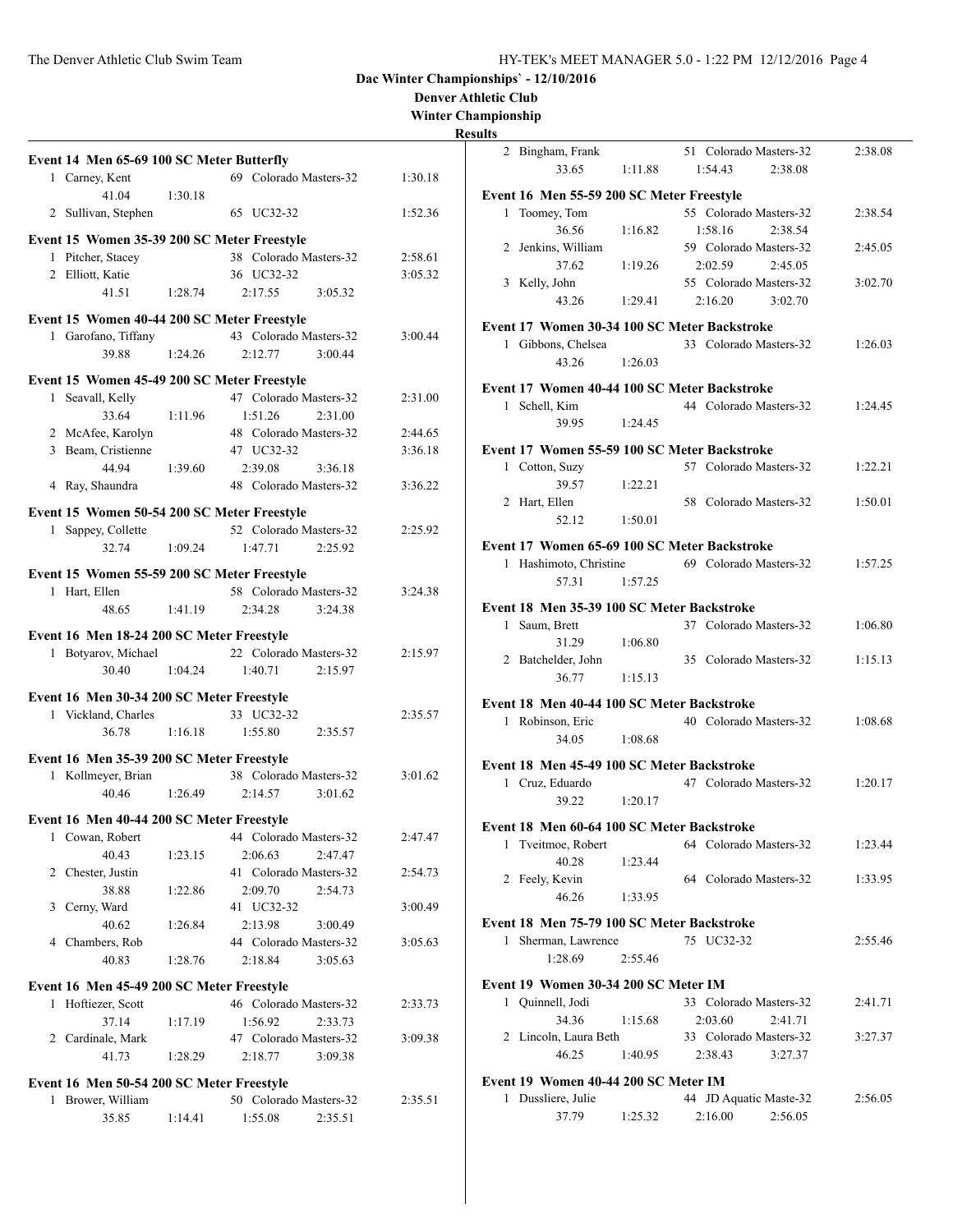#### **Denver Athletic Club**

**Winter Championship**

| <b>Event 20 Men 30-34 200 SC Meter IM</b>                     |         |                                   |                    |
|---------------------------------------------------------------|---------|-----------------------------------|--------------------|
| 1 Gullett, Jeffrey                                            |         | 33 Colorado Masters-32            | 2:23.58            |
| 29.98                                                         | 1:09.75 | 1:50.37                           | 2:23.58            |
| 2 Schneiter, Steve<br>39.34                                   | 1:29.18 | 30 UC32-32<br>2:21.77             | 3:05.31<br>3:05.31 |
|                                                               |         |                                   |                    |
| Event 20 Men 40-44 200 SC Meter IM                            |         |                                   |                    |
| 1 Cerny, Ward<br>45.69                                        | 1:41.37 | 41 UC32-32<br>2:37.43             | 3:28.46<br>3:28.46 |
|                                                               |         |                                   |                    |
| <b>Event 20 Men 50-54 200 SC Meter IM</b>                     |         |                                   |                    |
| 1 Lawrence, Dietrich<br>34.81                                 | 2:05.24 | 51 Colorado Masters-32<br>2:42.63 | 2:42.46<br>2:42.46 |
|                                                               |         |                                   |                    |
| Event 20 Men 60-64 200 SC Meter IM                            |         |                                   |                    |
| 1 Heins, Don<br>58.66                                         | 2:06.42 | 62 Colorado Masters-32<br>3:18.22 | 4:09.94<br>4:09.94 |
|                                                               |         |                                   |                    |
| Event 20 Men 65-69 200 SC Meter IM                            |         |                                   |                    |
| 1 Sullivan, Stephen<br>48.28                                  | 1:58.23 | 65 UC32-32<br>3:03.76             | 3:58.55<br>3:58.55 |
|                                                               |         |                                   |                    |
| Event 21 Women 18-24 50 SC Meter Breaststroke                 |         |                                   |                    |
| 1 Kurtz, Shayna                                               |         | 21 Colorado Masters-32            | 45.74              |
| Event 21 Women 30-34 50 SC Meter Breaststroke                 |         |                                   |                    |
| 1 Moss, Amanda                                                |         | 32 Colorado Masters-32            | 1:39.51            |
| Event 21 Women 35-39 50 SC Meter Breaststroke                 |         |                                   |                    |
| 1 Elliott, Katie                                              |         | 36 UC32-32                        | 50.07              |
| Event 21 Women 45-49 50 SC Meter Breaststroke                 |         |                                   |                    |
| 1 Seavall, Kelly                                              |         | 47 Colorado Masters-32            | 41.07              |
| 2 Vidlock Granley, Kathryn                                    |         | 45 Colorado Masters-32            | 43.41              |
| Event 21 Women 50-54 50 SC Meter Breaststroke                 |         |                                   |                    |
| 1 Campbell, Ellen                                             |         | 53 Colorado Masters-32            | 42.56              |
| Event 21 Women 70-74 50 SC Meter Breaststroke                 |         |                                   |                    |
| 1 Grotke, Bette                                               |         | 72 Georgia Masters-45             | 55.99              |
|                                                               |         |                                   |                    |
| Event 22 Men 25-29 50 SC Meter Breaststroke<br>1 Fahey, Brian |         | 29 Colorado Masters-32            | 37.35              |
|                                                               |         |                                   |                    |
| Event 22 Men 30-34 50 SC Meter Breaststroke                   |         |                                   |                    |
| Bergford, Brian<br>1                                          |         | 34 Colorado Masters-32            | 38.11              |
| Event 22 Men 35-39 50 SC Meter Breaststroke                   |         |                                   |                    |
| Kollmeyer, Brian<br>1                                         |         | 38 Colorado Masters-32            | 48.64              |
| Event 22 Men 40-44 50 SC Meter Breaststroke                   |         |                                   |                    |
| 1 Doherty, Kevin                                              |         | 43 Colorado Masters-32            | 33.05              |
| 2 Cerny, Ward                                                 |         | 41 UC32-32                        | 41.25              |
| 3 Matteucci, John                                             |         | 44 Colorado Masters-32            | 41.32              |
| 4 Cowan, Robert                                               |         | 44 Colorado Masters-32            | 45.18              |
| 5 Chester, Justin                                             |         | 41 Colorado Masters-32            | 47.00              |
| Event 22 Men 45-49 50 SC Meter Breaststroke                   |         |                                   |                    |
| 1 Grotke, Greg                                                |         | 48 Colorado Masters-32            | 33.73              |
| Seela, Shaun<br>2                                             |         | 48 Colorado Masters-32            | 40.07              |
| Event 22 Men 55-59 50 SC Meter Breaststroke                   |         |                                   |                    |
| 1 O'Keeffe, John                                              |         | 55 Colorado Masters-32            | 44.09              |
|                                                               |         |                                   |                    |

|              | Event 22 Men 60-64 50 SC Meter Breaststroke |         |    |                        |         |
|--------------|---------------------------------------------|---------|----|------------------------|---------|
|              | 1 Krainik, Gregory                          |         |    | 62 Colorado Masters-32 | 45.78   |
|              | Event 22 Men 65-69 50 SC Meter Breaststroke |         |    |                        |         |
|              | 1 Carney, Kent                              |         |    | 69 Colorado Masters-32 | 41.06   |
|              | Event 22 Men 70-74 50 SC Meter Breaststroke |         |    |                        |         |
|              | 1 Glass, Michael                            |         |    | 71 Colorado Masters-32 | 45.46   |
|              | Event 22 Men 80-84 50 SC Meter Breaststroke |         |    |                        |         |
|              | 1 Patten, Bob                               |         |    | 82 DAC-CO              | 44.32   |
|              |                                             |         |    |                        |         |
|              | Event 23 Women 25-29 100 SC Meter Freestyle |         |    | 25 Colorado Masters-32 |         |
|              | 1 Nagle, Danielle<br>32.49                  | 1:07.99 |    |                        | 1:07.99 |
|              |                                             |         |    |                        |         |
|              | Event 23 Women 30-34 100 SC Meter Freestyle |         |    |                        |         |
|              | 1 Gibbons, Chelsea                          |         |    | 33 Colorado Masters-32 | 1:11.18 |
|              | 34.31                                       | 1:11.18 |    |                        |         |
|              | 2 Shupe, Abigail                            |         |    | 32 Fast Masters-30     | 1:19.59 |
|              | 38.45                                       | 1:19.59 |    |                        |         |
|              | Event 23 Women 40-44 100 SC Meter Freestyle |         |    |                        |         |
|              | 1 Garofano, Tiffany                         |         |    | 43 Colorado Masters-32 | 1:22.37 |
|              | 39.45                                       | 1:22.37 |    |                        |         |
|              | Event 23 Women 45-49 100 SC Meter Freestyle |         |    |                        |         |
| $\mathbf{1}$ | Seavall, Kelly                              |         |    | 47 Colorado Masters-32 | 1:07.26 |
|              | 32.38                                       | 1:07.26 |    |                        |         |
|              | 2 Neafus, Kim                               |         |    | 46 Colorado Masters-32 | 1:24.47 |
|              | 39.46                                       | 1:24.47 |    |                        |         |
|              | 3 Ray, Shaundra                             |         |    | 48 Colorado Masters-32 | 1:37.43 |
|              | 46.08                                       | 1:37.43 |    |                        |         |
|              | Event 23 Women 55-59 100 SC Meter Freestyle |         |    |                        |         |
|              | 1 Cotton, Suzy                              |         |    | 57 Colorado Masters-32 | 1:11.10 |
|              | 33.58                                       | 1:11.10 |    |                        |         |
|              | Event 24 Men 18-24 100 SC Meter Freestyle   |         |    |                        |         |
|              | 1 Botyarov, Michael                         |         |    | 22 Colorado Masters-32 | 1:02.24 |
|              | 29.84                                       | 1:02.24 |    |                        |         |
|              | Event 24 Men 25-29 100 SC Meter Freestyle   |         |    |                        |         |
|              | 1 Fahey, Brian                              |         |    | 29 Colorado Masters-32 | 1:11.24 |
|              | 34.33                                       | 1:11.24 |    |                        |         |
|              |                                             |         |    |                        |         |
|              | Event 24 Men 30-34 100 SC Meter Freestyle   |         |    | 33 Colorado Masters-32 |         |
|              | 1 Gullett, Jeffrey<br>26.05                 | 54.53   |    |                        | 54.53   |
| 2            | Vickland, Charles                           |         | 33 | UC32-32                | 1:10.29 |
|              | 34.58                                       | 1:10.29 |    |                        |         |
|              | 3 Schneiter, Steve                          |         |    | 30 UC32-32             | 1:13.52 |
|              | 34.85                                       | 1:13.52 |    |                        |         |
|              | 4 Wu, Wei Hsiang                            |         |    | 34 Colorado Masters-32 | 1:13.99 |
|              | 35.19                                       | 1:13.99 |    |                        |         |
|              | Event 24 Men 35-39 100 SC Meter Freestyle   |         |    |                        |         |
|              | 1 Crandell, Jay                             |         |    | 37 Colorado Masters-32 | 1:13.24 |
|              | 34.11                                       | 1:13.24 |    |                        |         |
|              | 2 Kollmeyer, Brian                          |         |    | 38 Colorado Masters-32 | 1:22.42 |
|              | 39.84                                       | 1:22.42 |    |                        |         |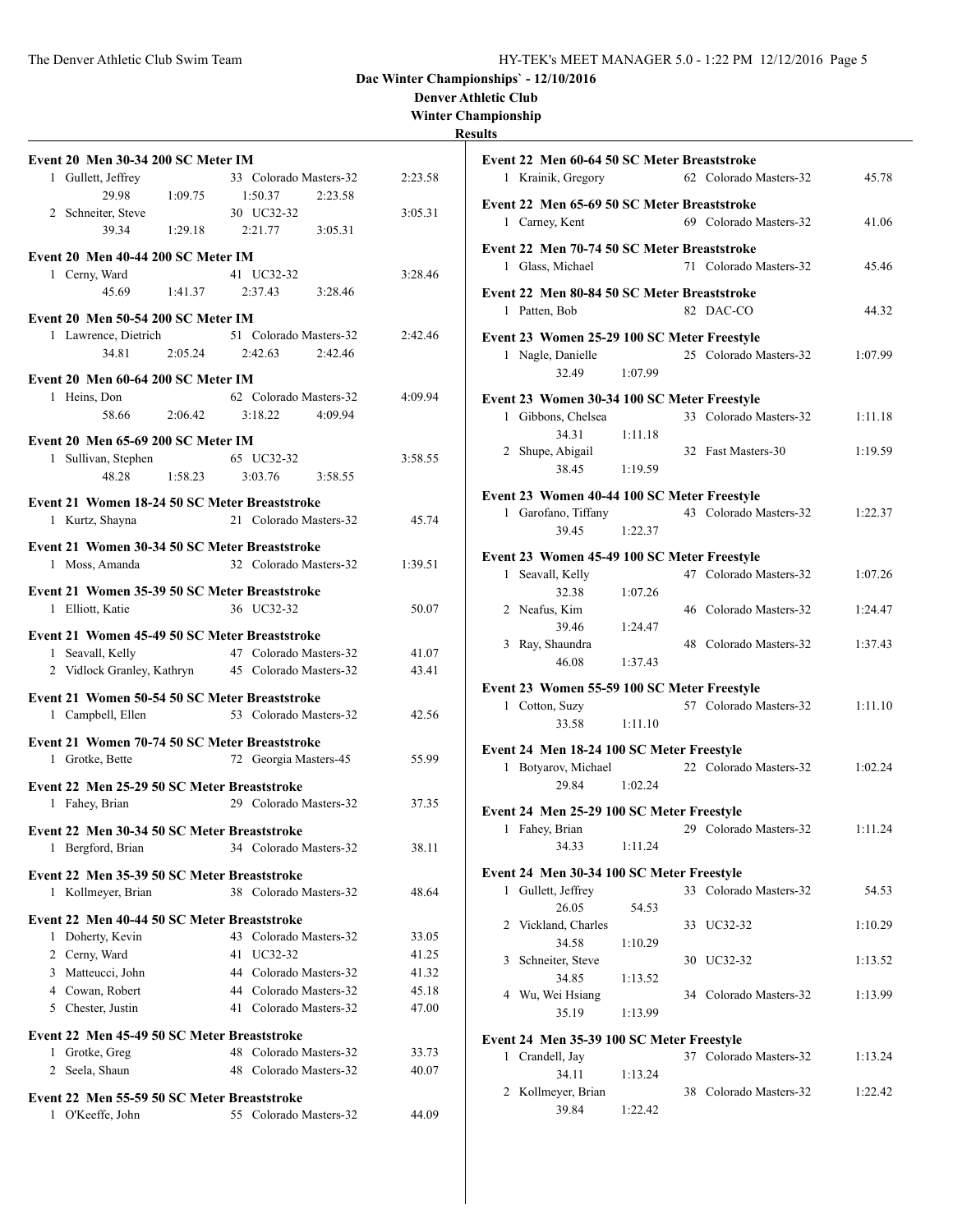**Denver Athletic Club**

**Winter Championship**

|    |                                             |         |     |                        |         | Res |
|----|---------------------------------------------|---------|-----|------------------------|---------|-----|
|    | Event 24 Men 40-44 100 SC Meter Freestyle   |         |     |                        |         |     |
|    | 1 Chester, Justin                           |         |     | 41 Colorado Masters-32 | 1:16.12 |     |
|    | 36.19                                       | 1:16.12 |     |                        |         |     |
|    | 2 Chambers, Rob                             |         |     | 44 Colorado Masters-32 | 1:17.34 |     |
|    | 36.69                                       | 1:17.34 |     |                        |         |     |
|    | 3 Cerny, Ward                               |         |     | 41 UC32-32             | 1:18.68 |     |
|    | 37.49                                       | 1:18.68 |     |                        |         |     |
|    | 4 Matteucci, John                           |         |     | 44 Colorado Masters-32 | 1:28.35 |     |
|    | 41.55                                       | 1:28.35 |     |                        |         |     |
|    | Event 24 Men 45-49 100 SC Meter Freestyle   |         |     |                        |         |     |
|    | 1 Pazmino, Jorge                            |         |     | 46 Colorado Masters-32 | 1:06.38 |     |
|    | 31.76                                       | 1:06.38 |     |                        |         |     |
|    | 2 Hoftiezer, Scott                          |         |     | 46 Colorado Masters-32 | 1:11.04 |     |
|    | 34.89                                       | 1:11.04 |     |                        |         |     |
|    | 3 Seela, Shaun                              |         | 48. | Colorado Masters-32    | 1:14.40 |     |
|    | 35.22                                       | 1:14.40 |     |                        |         |     |
|    | 4 Cardinale, Mark                           |         |     | 47 Colorado Masters-32 | 1:27.06 |     |
|    | 41.89                                       | 1:27.06 |     |                        |         |     |
|    |                                             |         |     |                        |         |     |
|    | Event 24 Men 50-54 100 SC Meter Freestyle   |         |     |                        |         |     |
|    | 1 Bingham, Frank                            |         |     | 51 Colorado Masters-32 | 1:09.17 |     |
|    | 34.03                                       | 1:09.17 |     |                        |         |     |
|    | 2 Brower, William                           |         |     | 50 Colorado Masters-32 | 1:11.24 |     |
|    | 34.92                                       | 1:11.24 |     |                        |         |     |
|    | Event 24 Men 55-59 100 SC Meter Freestyle   |         |     |                        |         |     |
| 1  | Wright, Tom                                 |         |     | 58 DAC-CO              | 1:11.93 |     |
|    | 34.73                                       | 1:11.93 |     |                        |         |     |
| 2  | Toomey, Tom                                 |         |     | 55 Colorado Masters-32 | 1:12.06 |     |
|    | 35.07                                       | 1:12.06 |     |                        |         |     |
| 3  | Jenkins, William                            |         |     | 59 Colorado Masters-32 | 1:12.09 |     |
|    | 34.62                                       | 1:12.09 |     |                        |         |     |
|    | 4 O'Keeffe, John                            |         | 55  | Colorado Masters-32    | 1:22.44 |     |
|    | 39.16                                       | 1:22.44 |     |                        |         |     |
| 5. | Kelly, John                                 |         |     | 55 Colorado Masters-32 | 1:24.21 |     |
|    | 39.36                                       | 1:24.21 |     |                        |         |     |
| 6  | Reetz, Eric                                 |         |     | 56 Colorado Masters-32 | 1:28.55 |     |
|    | 41.12                                       | 1:28.55 |     |                        |         |     |
|    | Event 24 Men 60-64 100 SC Meter Freestyle   |         |     |                        |         |     |
|    | 1 Holum, Charles                            |         |     | 64 Colorado Masters-32 | 1:08.33 |     |
|    | 32.61                                       | 1:08.33 |     |                        |         |     |
|    | 2 Tveitmoe, Robert                          |         |     | 64 Colorado Masters-32 | 1:09.76 |     |
|    | 34.11                                       | 1:09.76 |     |                        |         |     |
|    |                                             |         |     |                        |         |     |
|    | Event 24 Men 80-84 100 SC Meter Freestyle   |         |     |                        |         |     |
|    | 1 Plummer, Mark                             |         |     | 80 Colorado Masters-32 | 1:38.68 |     |
|    | 45.42                                       | 1:38.68 |     |                        |         |     |
|    | Event 25 Women 18-24 50 SC Meter Backstroke |         |     |                        |         |     |
|    | 1 Kurtz, Shayna                             |         |     | 21 Colorado Masters-32 | 40.29   |     |
|    |                                             |         |     |                        |         |     |
|    | Event 25 Women 30-34 50 SC Meter Backstroke |         |     |                        |         |     |
|    | 1 Quinnell, Jodi                            |         |     | 33 Colorado Masters-32 | 35.11   |     |
|    | 2 Moss, Amanda                              |         |     | 32 Colorado Masters-32 | 1:03.77 |     |
|    | Event 25 Women 35-39 50 SC Meter Backstroke |         |     |                        |         |     |
|    | 1 Pitcher, Stacey                           |         |     | 38 Colorado Masters-32 | 37.81   |     |
|    |                                             |         |     |                        |         |     |
|    |                                             |         |     |                        |         |     |

|   | 2 Spina, Meghan                             |                    | 38 Colorado Masters-32 |                    | 1:00.03 |
|---|---------------------------------------------|--------------------|------------------------|--------------------|---------|
|   | Event 25 Women 40-44 50 SC Meter Backstroke |                    |                        |                    |         |
|   | 1 Schell, Kim                               |                    | 44 Colorado Masters-32 |                    | 39.12   |
|   | Event 25 Women 45-49 50 SC Meter Backstroke |                    |                        |                    |         |
|   | 1 Seavall, Kelly                            |                    | 47 Colorado Masters-32 |                    | 37.03   |
|   | 2 Neafus, Kim                               |                    | 46 Colorado Masters-32 |                    | 44.64   |
|   | 3 Ray, Shaundra                             |                    | 48 Colorado Masters-32 |                    | 55.37   |
|   |                                             |                    |                        |                    |         |
|   | Event 25 Women 65-69 50 SC Meter Backstroke |                    |                        |                    |         |
|   | 1 Hashimoto, Christine                      |                    | 69 Colorado Masters-32 |                    | 53.18   |
|   | Event 26 Men 30-34 50 SC Meter Backstroke   |                    |                        |                    |         |
|   | 1 Bergford, Brian                           |                    | 34 Colorado Masters-32 |                    | 35.19   |
|   | Event 26 Men 35-39 50 SC Meter Backstroke   |                    |                        |                    |         |
| 1 | Saum, Brett                                 |                    | 37 Colorado Masters-32 |                    | 30.23   |
|   |                                             |                    |                        |                    |         |
|   | Event 26 Men 40-44 50 SC Meter Backstroke   |                    |                        |                    |         |
|   | 1 Matteucci, John                           |                    | 44 Colorado Masters-32 |                    | 49.18   |
|   | Event 26 Men 45-49 50 SC Meter Backstroke   |                    |                        |                    |         |
|   | 1 Cruz, Eduardo                             |                    | 47 Colorado Masters-32 |                    | 36.46   |
|   | 2 Hoyt, Brian                               |                    | 49 Colorado Masters-32 |                    | 36.89   |
|   | 3 Pazmino, Jorge                            |                    | 46 Colorado Masters-32 |                    | 39.90   |
|   | Event 26 Men 50-54 50 SC Meter Backstroke   |                    |                        |                    |         |
|   | 1 Jimenez, Ignacio                          |                    | 51 Colorado Masters-32 |                    | 31.42   |
|   | 2 Lawrence, Dietrich                        |                    | 51 Colorado Masters-32 |                    | 32.74   |
|   | Event 26 Men 55-59 50 SC Meter Backstroke   |                    |                        |                    |         |
|   |                                             |                    |                        |                    |         |
|   |                                             |                    |                        |                    |         |
|   | 1 Leo, Mark                                 |                    | 56 Colorado Masters-32 |                    | 39.17   |
|   | Event 26 Men 60-64 50 SC Meter Backstroke   |                    |                        |                    |         |
|   | 1 Krainik, Gregory                          |                    | 62 Colorado Masters-32 |                    | 41.84   |
|   | Event 26 Men 80-84 50 SC Meter Backstroke   |                    |                        |                    |         |
|   | 1 Patten, Bob                               |                    | 82 DAC-CO              |                    | 56.54   |
|   |                                             |                    |                        |                    |         |
|   | Event 27 Women 30-34 400 SC Meter Freestyle |                    |                        |                    |         |
| 1 | Shupe, Abigail                              |                    | 32 Fast Masters-30     |                    | 6:13.39 |
|   | 42.58                                       | 1:29.56            | 2:17.92                | 3:06.29            |         |
|   | 3:53.65                                     | 4:40.61            | 5:28.37 6:13.39        |                    |         |
|   | Event 27 Women 40-44 400 SC Meter Freestyle |                    |                        |                    |         |
| 1 | Dussliere, Julie                            |                    | 44 JD Aquatic Maste-32 |                    | 5:21.57 |
|   | 37.63                                       | 1:17.95            | 1:58.65                | 2:39.76            |         |
|   | 3:20.65                                     | 4:01.39            | 4:42.18                | 5:21.57            |         |
|   | 2 McCay-Smith, Kirsten                      |                    | 44 Fast Masters-30     |                    | 5:42.07 |
|   | 41.29                                       | 1:23.97            | 2:06.39                | 2:50.23            |         |
|   | 3:32.12                                     | 4:15.93            | 4:58.90                | 5:42.07            |         |
| 3 | Garofano, Tiffany                           |                    | 43 Colorado Masters-32 | 3:14.16            | 6:27.01 |
|   | 43.99<br>4:04.15                            | 1:33.01<br>4:53.47 | 2:23.93<br>5:41.86     | 6:27.01            |         |
|   |                                             |                    |                        |                    |         |
|   | Event 27 Women 45-49 400 SC Meter Freestyle |                    |                        |                    |         |
| 1 | McAfee, Karolyn                             |                    | 48 Colorado Masters-32 |                    | 5:35.94 |
|   | 39.16<br>3:29.48                            | 1:21.52<br>4:11.97 | 2:04.08<br>4:54.76     | 2:47.15<br>5:35.94 |         |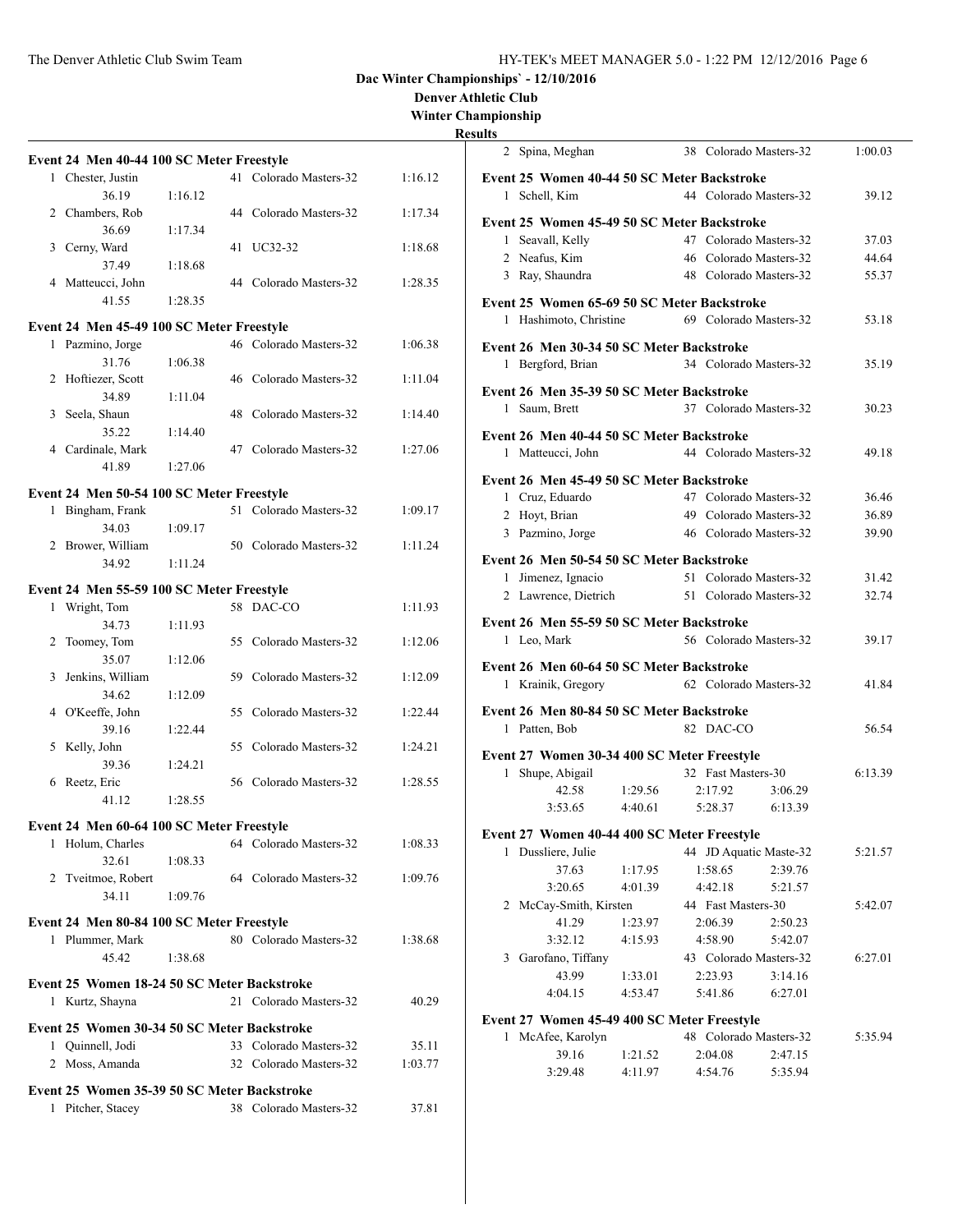**Denver Athletic Club**

## **Winter Championship**

| Event 27 Women 70-74 400 SC Meter Freestyle |         |                        |         |         |
|---------------------------------------------|---------|------------------------|---------|---------|
| 1 Anziano, Marcia                           |         | 71 Colorado Masters-32 |         | 7:34.87 |
| 53.03                                       | 1:51.80 | 2:50.65                | 3:49.08 |         |
| 4:46.67                                     | 5:43.64 | 6:40.34                | 7:34.87 |         |
|                                             |         |                        |         |         |
| Event 28 Men 18-24 400 SC Meter Freestyle   |         |                        |         |         |
| Botyarov, Michael<br>1                      |         | 22 Colorado Masters-32 |         | 4:56.73 |
| 31.62                                       | 1:07.27 | 1:44.70                | 2:22.51 |         |
| 3:01.60                                     | 3:40.62 | 4:19.61                | 4:56.73 |         |
| Event 28 Men 25-29 400 SC Meter Freestyle   |         |                        |         |         |
| 1 Fahey, Brian                              |         | 29 Colorado Masters-32 |         | 5:43.96 |
| 36.86                                       | 1:18.68 | 2:02.11                | 2:46.20 |         |
| 3:30.98                                     | 4:15.81 | 5:00.85                | 5:43.96 |         |
|                                             |         |                        |         |         |
| Event 28 Men 35-39 400 SC Meter Freestyle   |         |                        |         |         |
| Batchelder, John<br>1                       |         | 35 Colorado Masters-32 |         | 4:45.61 |
| 32.83                                       | 1:08.46 | 1:44.70                | 2:21.42 |         |
| 2:57.93                                     | 3:34.29 | 4:10.43                | 4:45.61 |         |
| 2 Kollmeyer, Brian                          |         | 38 Colorado Masters-32 |         | 6:36.52 |
| 42.30                                       | 1:29.46 | 2:19.75                | 3:10.48 |         |
| 4:01.18                                     | 4:54.15 | 5:47.90                | 6:36.52 |         |
| Event 28 Men 40-44 400 SC Meter Freestyle   |         |                        |         |         |
| 1 Robinson, Eric                            |         | 40 Colorado Masters-32 |         | 4:55.45 |
| 33.27                                       | 1:09.48 | 1:46.61                | 2:24.41 |         |
| 3:02.34                                     | 3:40.37 | 4:17.93                | 4:55.45 |         |
| 2 Cowan, Robert                             |         | 44 Colorado Masters-32 |         | 5:59.32 |
| 41.95                                       | 1:27.43 | 2:13.13                | 2:58.64 |         |
| 3:44.57                                     | 4:30.78 | 5:16.19                | 5:59.32 |         |
| 3 Chambers, Rob                             |         | 44 Colorado Masters-32 |         | 6:56.89 |
| 46.99                                       | 1:36.74 | 2:28.01                | 3:20.96 |         |
| 4:16.37                                     | 5:12.54 | 6:08.46                | 6:56.89 |         |
|                                             |         |                        |         |         |
| Event 28 Men 45-49 400 SC Meter Freestyle   |         |                        |         |         |
| 1 Cardinale, Mark                           |         | 47 Colorado Masters-32 |         | 6:45.67 |
| 43.65                                       | 1:32.16 | 2:22.31                | 3:14.38 |         |
| 4:06.63                                     | 5:00.00 | 5:53.53                | 6:45.67 |         |
| Event 28 Men 50-54 400 SC Meter Freestyle   |         |                        |         |         |
| 1 Brower, William                           |         | 50 Colorado Masters-32 |         | 5:41.07 |
| 37.47                                       | 1:18.52 | 2:02.08 2:45.22        |         |         |
| 3:29.21                                     | 4:14.14 | 4:58.34                | 5:41.07 |         |
|                                             |         |                        |         |         |
| Event 28 Men 55-59 400 SC Meter Freestyle   |         |                        |         |         |
| Toomey, Tom<br>1                            |         | 55 Colorado Masters-32 |         | 5:43.61 |
| 40.50                                       | 1:22.28 | 2:05.63                | 2:49.95 |         |
| 3:34.74                                     | 4:19.54 | 5:03.87                | 5:43.61 |         |
| Event 28 Men 60-64 400 SC Meter Freestyle   |         |                        |         |         |
| 1 Tveitmoe, Robert                          |         | 64 Colorado Masters-32 |         | 5:48.79 |
| 40.11                                       | 1:24.13 | 2:09.04                | 2:53.92 |         |
| 3:38.90                                     | 4:23.01 | 5:07.01                | 5:48.79 |         |
|                                             |         |                        |         |         |
| Event 29 Women 30-34 100 SC Meter IM        |         |                        |         |         |
| Jantz, Kathryn<br>1                         |         | 33 UC32-32             |         | 1:25.32 |
| 38.98                                       | 1:25.32 |                        |         |         |
| Shupe, Abigail<br>2                         |         | 32 Fast Masters-30     |         | 1:38.32 |
| 47.41                                       | 1:38.32 |                        |         |         |
|                                             |         |                        |         |         |

|   | Event 29 Women 40-44 100 SC Meter IM<br>1 Schell, Kim |         | 44 Colorado Masters-32                            | 1:30.73 |
|---|-------------------------------------------------------|---------|---------------------------------------------------|---------|
|   | 39.85                                                 | 1:30.73 |                                                   |         |
|   | Event 29 Women 45-49 100 SC Meter IM                  |         |                                                   |         |
|   |                                                       |         | 1 Vidlock Granley, Kathryn 45 Colorado Masters-32 | 1:32.17 |
|   | 45.83                                                 | 1:32.17 |                                                   |         |
|   | Event 29 Women 50-54 100 SC Meter IM                  |         |                                                   |         |
|   | 1 Campbell, Ellen                                     |         | 53 Colorado Masters-32                            | 1:26.93 |
|   | 41.20                                                 | 1:26.93 |                                                   |         |
|   | Event 29 Women 65-69 100 SC Meter IM                  |         |                                                   |         |
|   | 1 Hashimoto, Christine                                |         | 69 Colorado Masters-32                            | 2:00.64 |
|   | 58.39                                                 | 2:00.64 |                                                   |         |
|   | <b>Event 30 Men 30-34 100 SC Meter IM</b>             |         |                                                   |         |
|   | 1 Schneiter, Steve                                    |         | 30 UC32-32                                        | 1:20.10 |
|   | 37.92                                                 | 1:20.10 |                                                   |         |
|   | 2 Vickland, Charles                                   |         | 33 UC32-32                                        | 1:23.70 |
|   | 40.37                                                 | 1:23.70 |                                                   |         |
|   | Event 30 Men 40-44 100 SC Meter IM                    |         |                                                   |         |
|   | 1 Doherty, Kevin                                      |         | 43 Colorado Masters-32                            | 1:05.61 |
|   | 30.60                                                 | 1:05.61 |                                                   |         |
|   | Event 30 Men 45-49 100 SC Meter IM                    |         |                                                   |         |
| 1 | Hovt, Brian                                           |         | 49 Colorado Masters-32                            | 1:22.48 |
|   | 38.21                                                 | 1:22.48 |                                                   |         |
|   | Event 30 Men 50-54 100 SC Meter IM                    |         |                                                   |         |
|   | 1 Jimenez, Ignacio                                    |         | 51 Colorado Masters-32                            | 1:06.63 |
|   | 31.41                                                 | 1:06.63 |                                                   |         |
|   | Event 30 Men 55-59 100 SC Meter IM                    |         |                                                   |         |
|   | 1 Leo, Mark                                           |         | 56 Colorado Masters-32                            | 1:23.37 |
|   | 40.94                                                 | 1:23.37 |                                                   |         |
|   | 2 O'Keeffe, John<br>48.84                             | 1:36.76 | 55 Colorado Masters-32                            | 1:36.76 |
|   | 3 Kelly, John                                         |         | 55 Colorado Masters-32                            | 1:38.56 |
|   | 46.58                                                 | 1:38.56 |                                                   |         |
|   | 4 Reetz, Eric                                         |         | 56 Colorado Masters-32                            | 1:46.60 |
|   | 50.24                                                 | 1:46.60 |                                                   |         |
|   | Event 30 Men 60-64 100 SC Meter IM                    |         |                                                   |         |
| 1 | Holum, Charles                                        |         | 64 Colorado Masters-32                            | 1:19.55 |
|   | 37.96                                                 | 1:19.55 |                                                   |         |
| 2 | Krainik, Gregory                                      |         | 62 Colorado Masters-32                            | 1:29.25 |
|   | 41.01                                                 | 1:29.25 |                                                   |         |
| 3 | Feely, Kevin                                          |         | 64 Colorado Masters-32                            | 1:32.56 |
|   | 43.60<br>4 Heins, Don                                 | 1:32.56 | 62 Colorado Masters-32                            | 1:53.47 |
|   | 50.51                                                 | 1:53.47 |                                                   |         |
|   |                                                       |         |                                                   |         |
| 1 | Event 30 Men 65-69 100 SC Meter IM                    |         | 69 Colorado Masters-32                            |         |
|   | Carney, Kent<br>39.31                                 | 1:23.47 |                                                   | 1:23.47 |
|   |                                                       |         |                                                   |         |
|   | Event 30 Men 80-84 100 SC Meter IM                    |         | 80 Colorado Masters-32                            |         |
|   | 1 Plummer, Mark<br>1:06.18                            | 2:11.06 |                                                   | 2:11.06 |
|   |                                                       |         |                                                   |         |